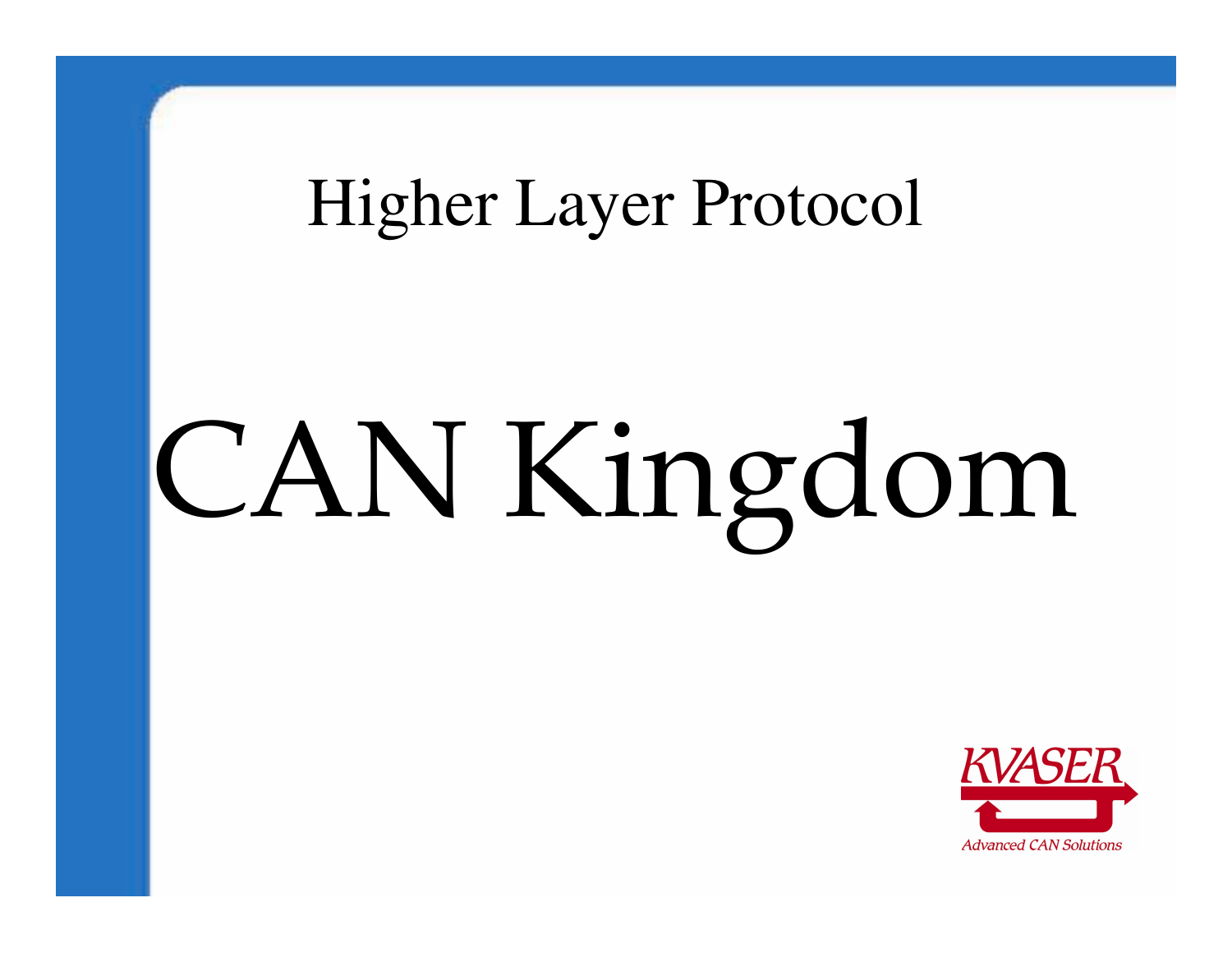#### General Properties

- •CAN Kingdom is developed for machine control system use.
- • Especially designed for systems consisting of independently developed modules.
- •It's a control network, and modules serve the network.
- • CAN Kingdom makes separation of module and system development both possible and simple.
- • A module designer can make general modules. Knowledge of the system is not needed.
- • In CAN real-time features are essential. CAN kingdom is especially design to face the problems of real-time.
- $\bullet$ CAN Kingdom needs a short setup phase during system initialization.
- • CAN Kingdom enforces a conform documentation of modules and system.

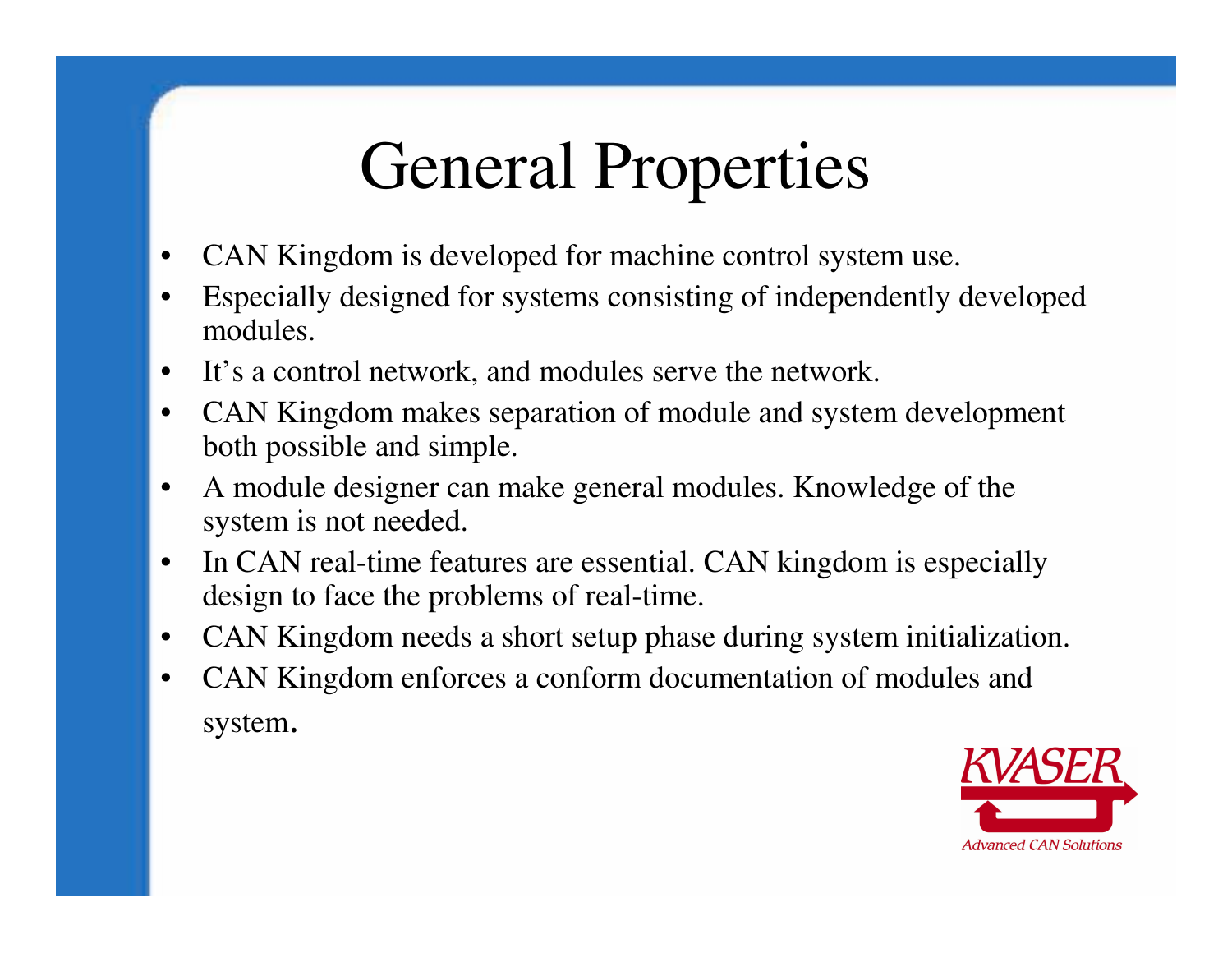# CAN Kingdom

- • A great advantage of CAN Kingdom is that it's not realy a complete HLP. Instead it's a set of protocol primitives, especially for real-time systems.
- •The system designer can choose primitives when designing a system, with all the needs concerning topology and bus access management.

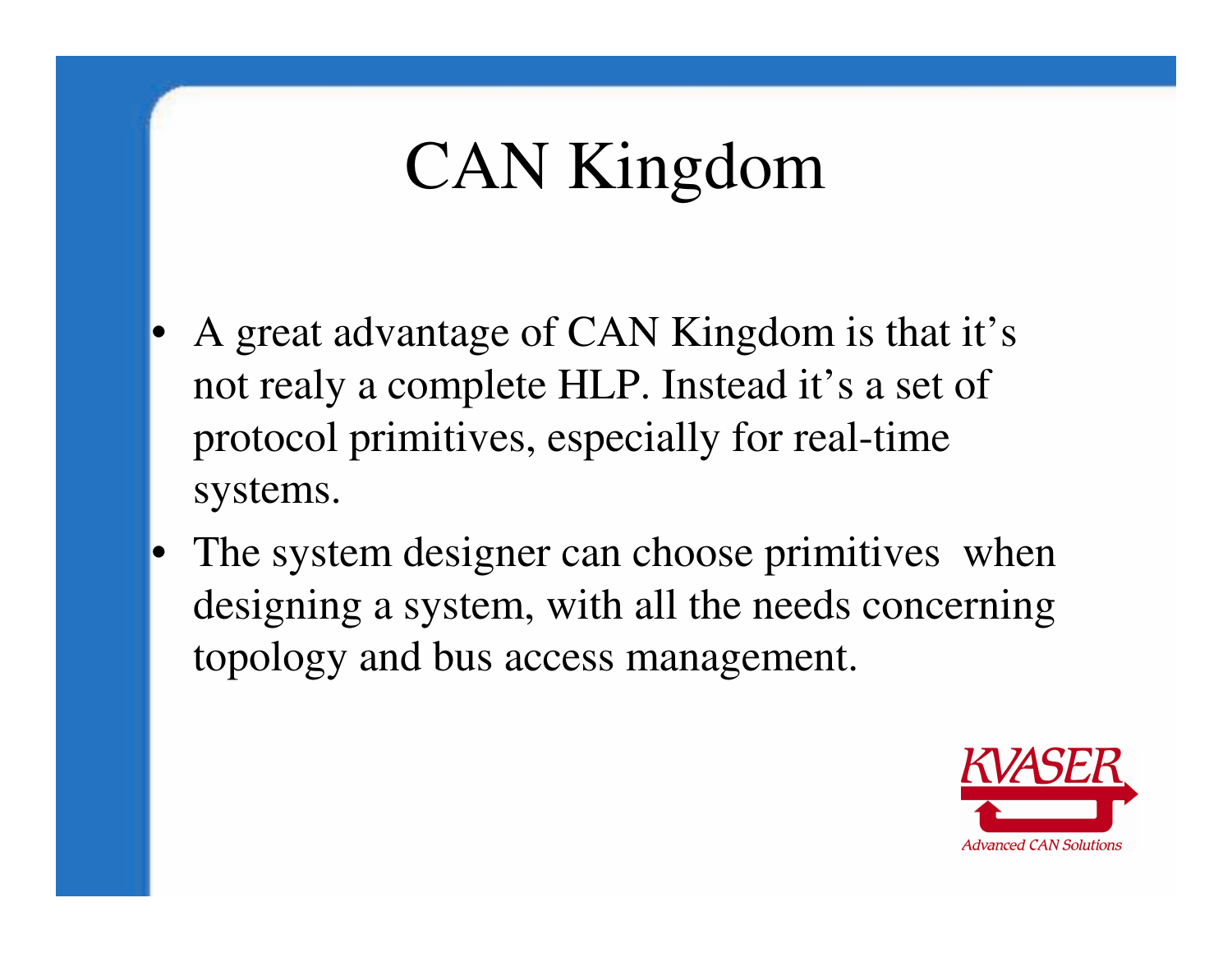# CAN Kingdom Identifiers

- All CAN messages must have a unique CAN identifier, the system designer is the only one whoknows all the messages in the system
- The relative real-time demands between the different messages is only known by the system designer
- Consequently the system designer is the *only* one how can assign appropriate identifiers to a message.
- In CAN Kingdom a module designer *never* has to care about CAN identifiers.

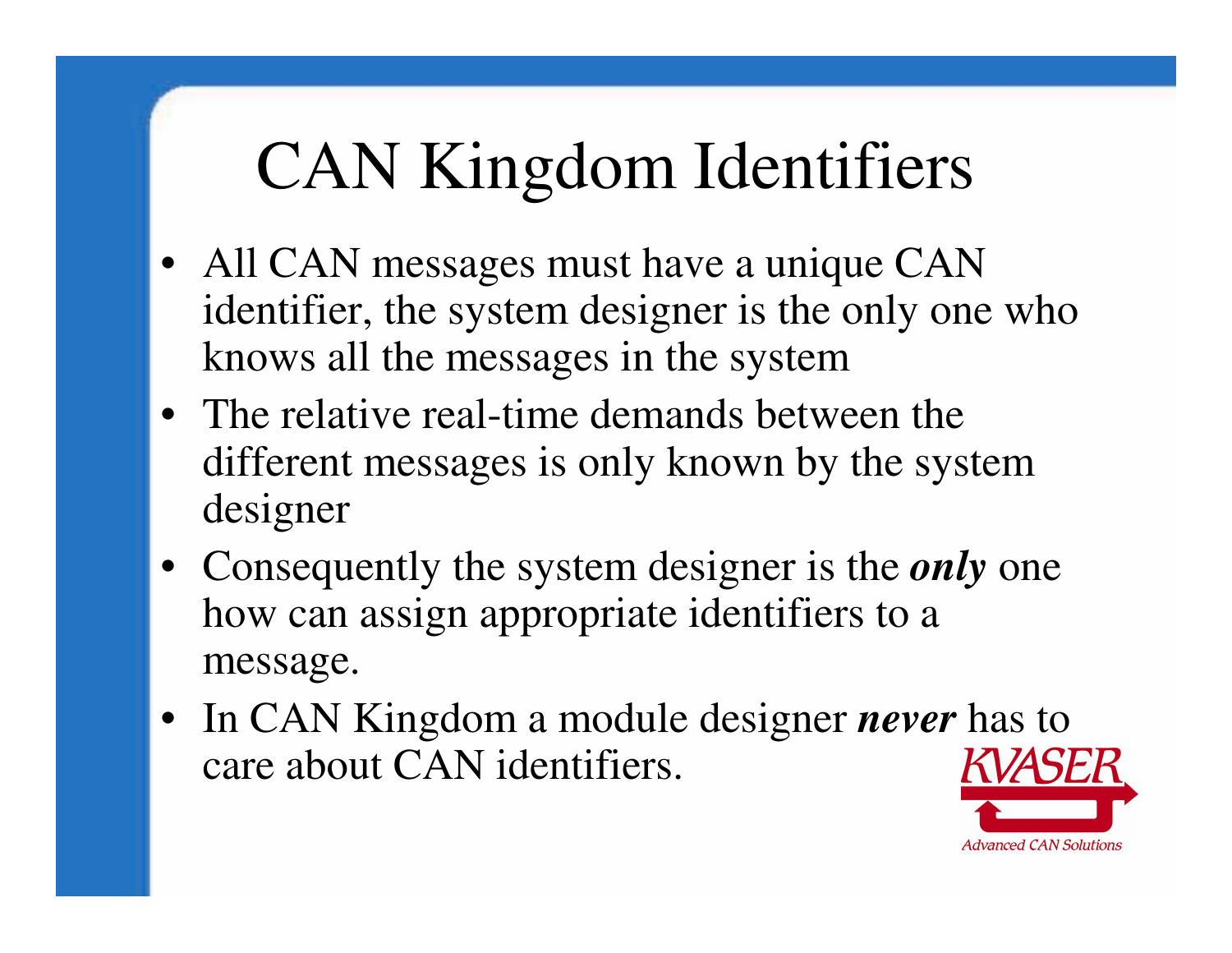# CAN Kingdom

- Because of everything mentioned so far it's evident that the system designer and module designer can work independently of each other to a large extent.
- This opens the way for system developers to find suitable third party modules that easily can be integrated into their system.

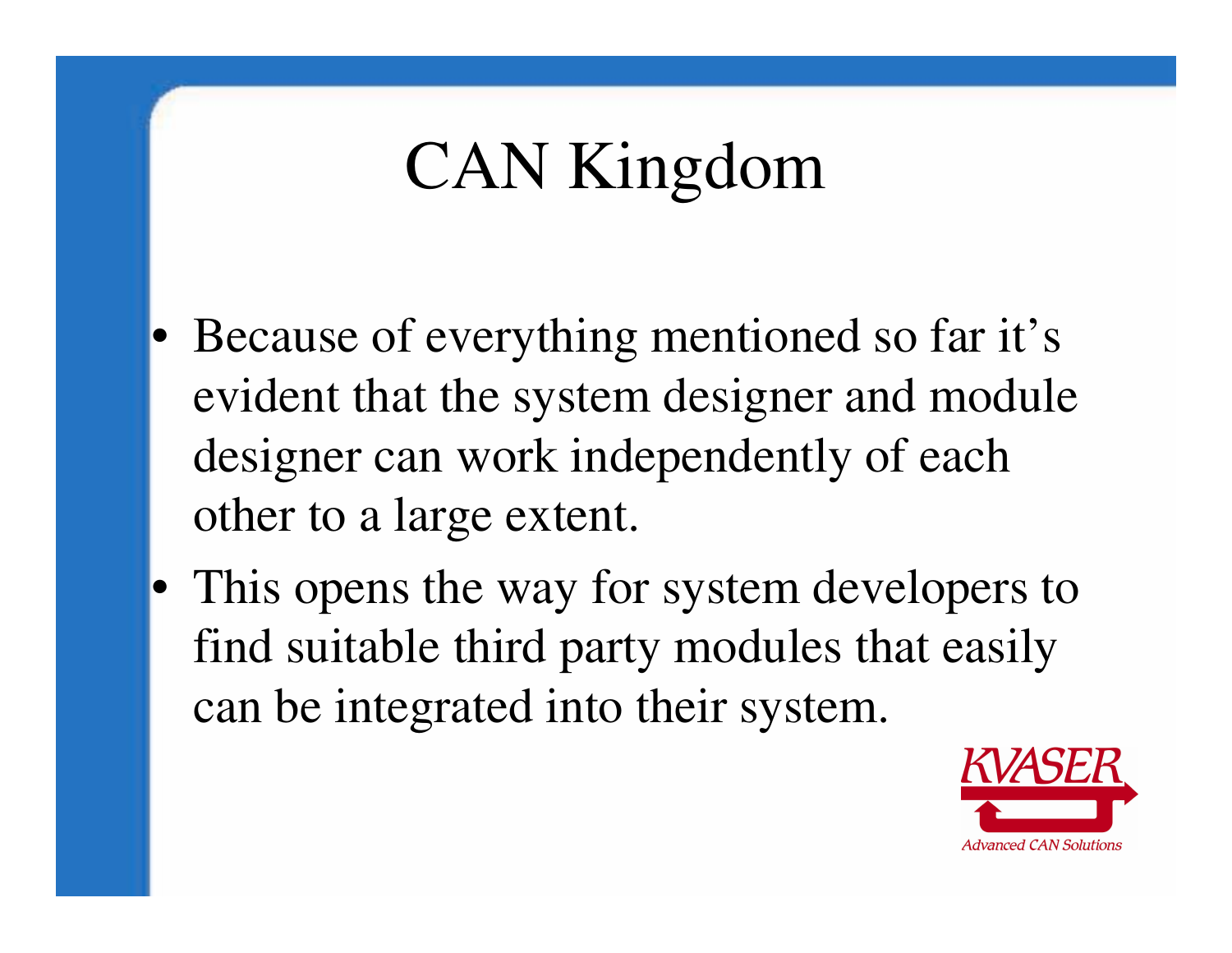#### Modules Serves the Network

- • The usual concept is: *The Network Serves the Modules (NSM)*. A connected module knows it role in the system and asks for the means.
- In a system design with the principle: *The Modules are to Serve the Network (MSN)* the network will be tailormade to the needs of your machine.
- • MSN is possible since all system requirements are know a priori.

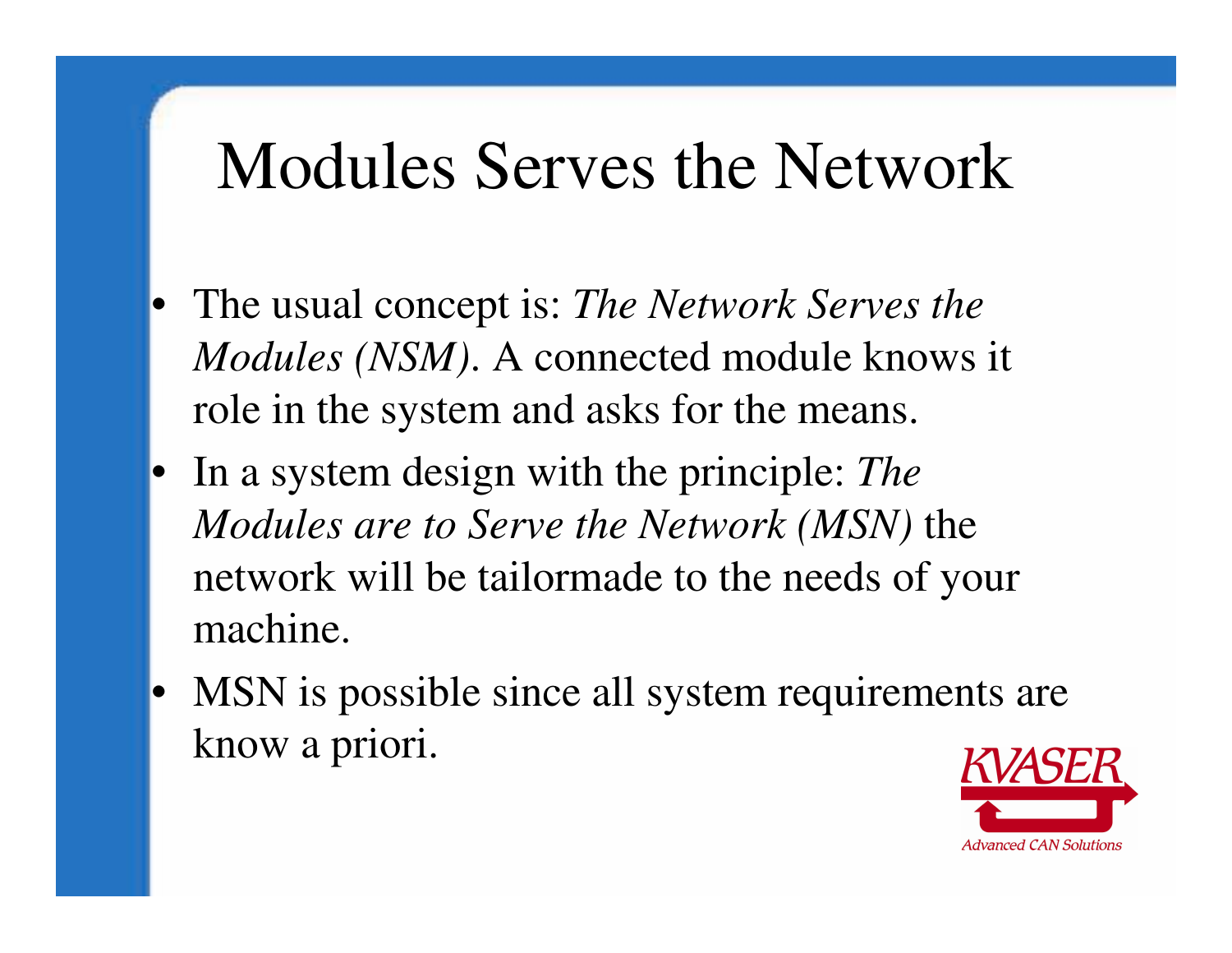#### Terminology

CAN Kingdom uses the analogy of human societies and organization in its terminology.

The king in the capital rules the kingdom and each city has a mayor responsible for local government. Each city produces something and can export or import information. Kingdom communication is done by mail.

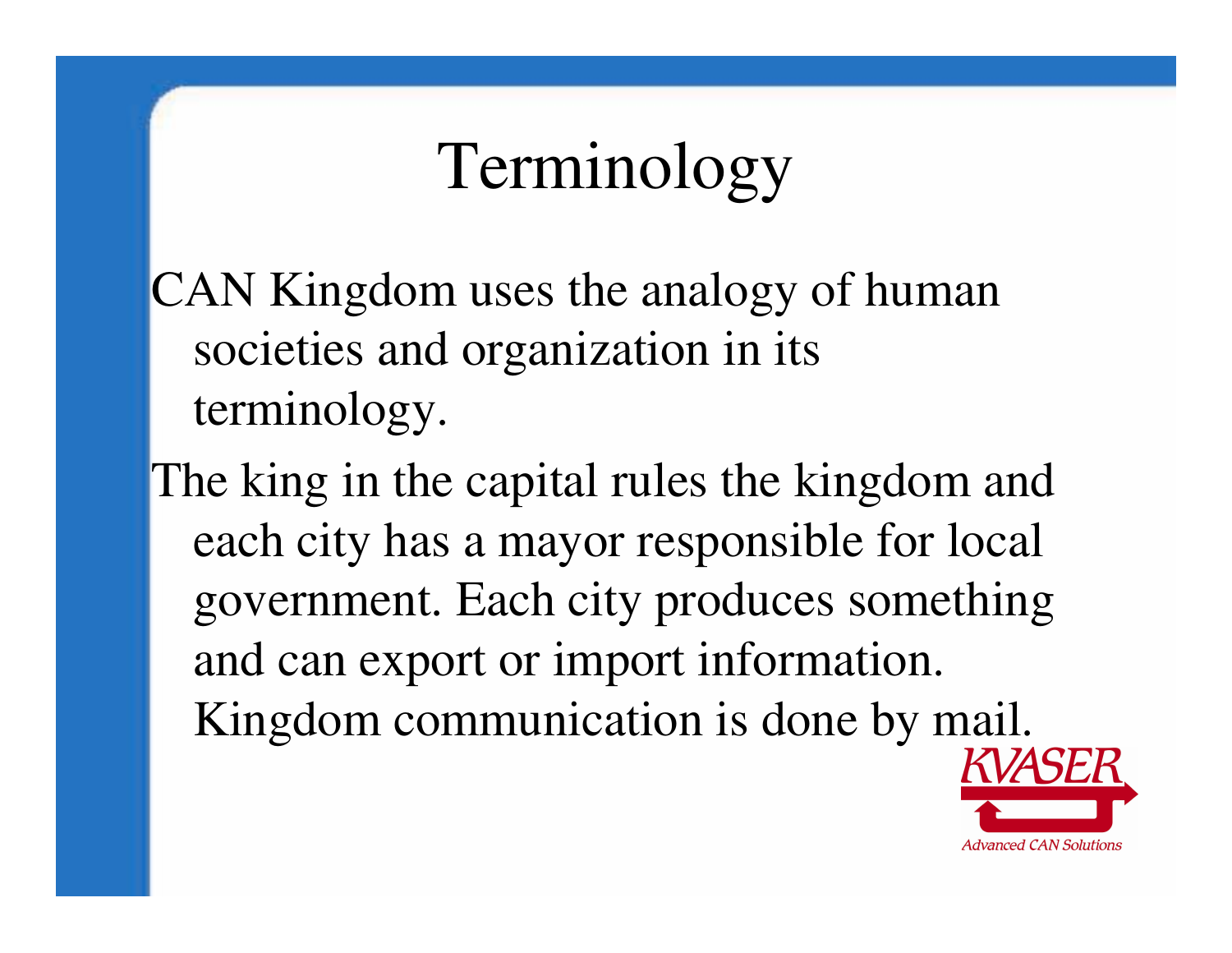#### Terminology

- The kingdom is the CAN system.
- The king/capital is the network manager.
- The royal postal system is the CAN network.
- Each city has a post office and a postmaster, symbol for the CAN controller.
- The mayor/city is the local microprocessor.
- Letters are CAN messages.

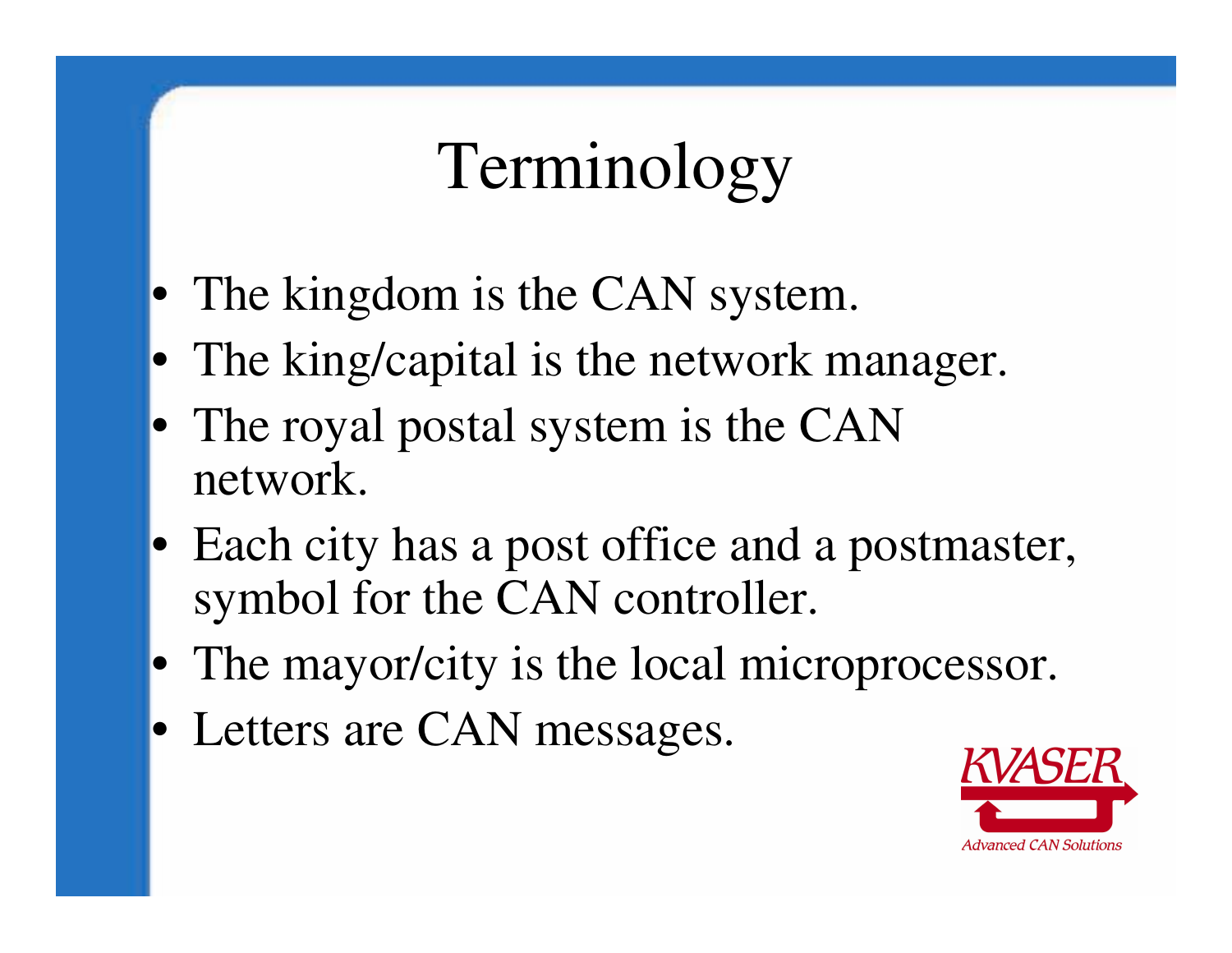#### CAN Terminology

#### CAN system:





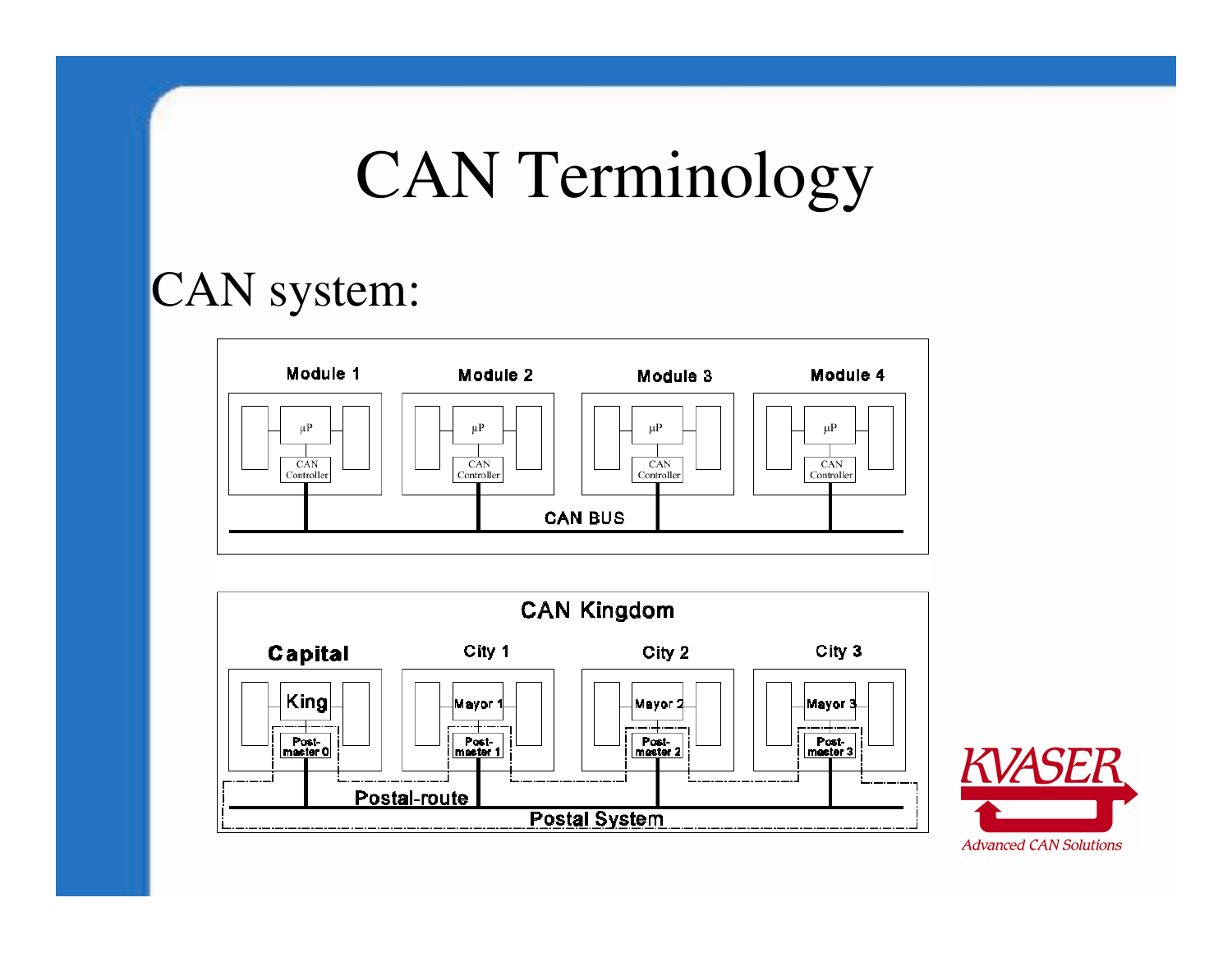# Terminology

To build up an information structure there are ninebuilding blocks:

- Envelopes
- Pages
- Lines
- •Bits
- Letters
- •Forms
- $\bullet$ Documents
- •Folders
- •Lists